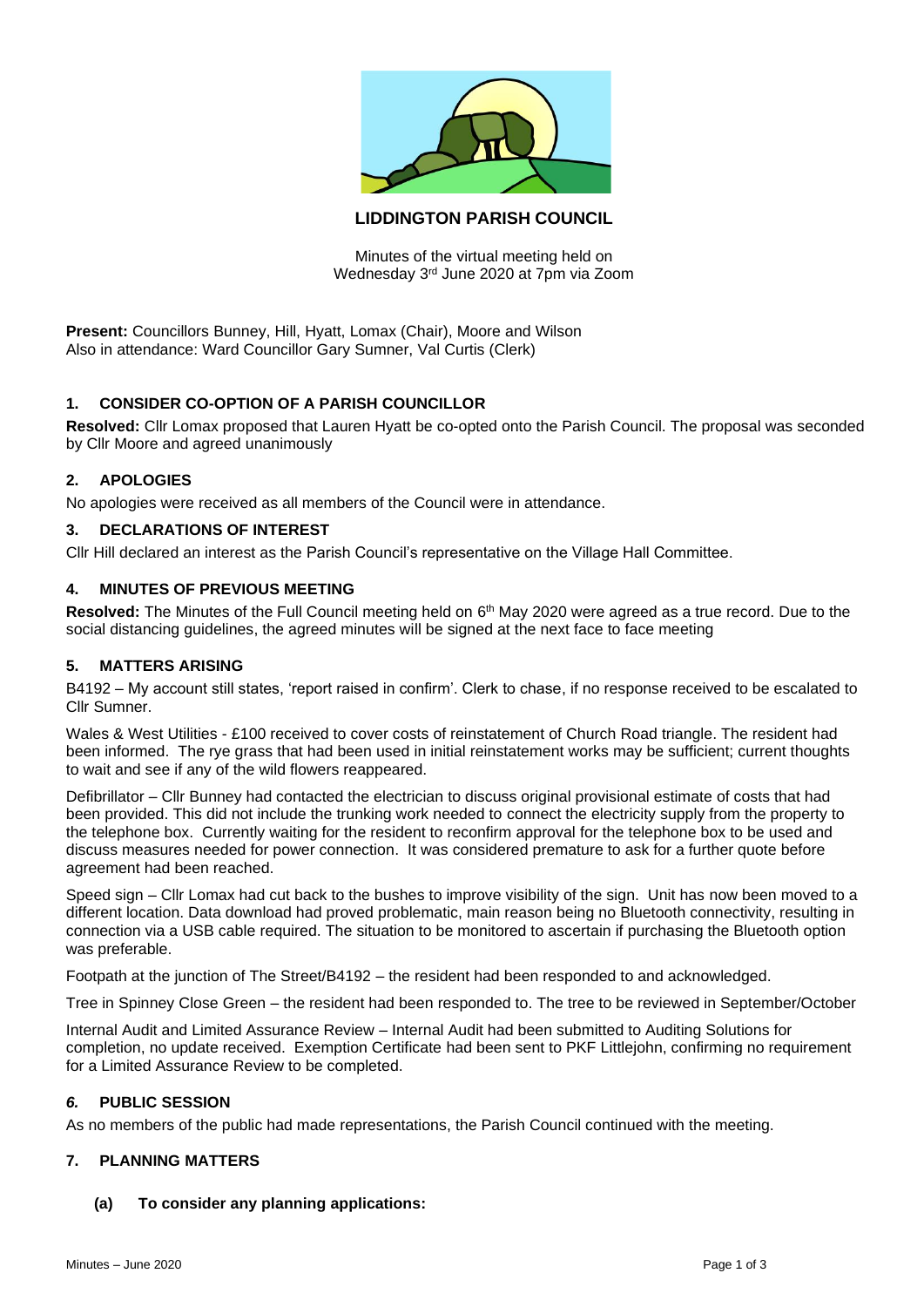# **Application:** S/OUT/18/1943 (29th June 2020)

**Location:** Inlands Farm, The Marsh, Wanborough, SN\$ 0AS

**Proposal:** A Hybrid Planning Application for a Science Park and associated works to include full details of 33,507 sqm (GIA) of Use Class B1c (light industrial), with associated access, parking, landscaping and drainage and an outline proposal for up to 32,281 sqm (GIA) of Use Class B1b (research and development) and up to 16,400 sqm (GIA) B1c (light industrial), with associated access, parking, landscaping and drainage (all matter reserved).

**Resolved**: Due to the complexities of the application and the need for a comprehensive and thorough response, Cllrs Wilson and Moore to prepare initial responses to be shared with all Members. The final submission to be discussed at an ad hoc meeting on 17<sup>th</sup> June at 7pm.

## **Action – Cllrs Moore/Wilson/Clerk**

**Application:** S/OUT/19/0582 (19th May 2020)

**Location:** Lotmead Site, New Eastern Villages

**Proposal:** Outline Planning Application (means of access off Wanborough Road not reserved) for demolition and/or conversion of existing buildings and redevelopment to provide up to 2,500 homes (Use Class C3); up to 1,780 sqm of community/retail uses (Use Class D1/D2/A1/A3/A4); up to 2,500 sqm of employment use (Use Class B1); sports hub; playing pitches; 2no. 2 Form Entry primary schools; green infrastructure; indicative primary access road corridors to A420; improvements to Wanborough Road and associated works.

The Meeting noted that this application was out of time for any response to be submitted

## **(b) The meeting noted that no decisions had been made.**

# **8. WARD COUNCILLOR REPORT**

Cabinet Portfolio had been changed and Cllr Sumner was now the Cabinet Member for Infrastructure, Transport and Planning.

The proposed diversion route for the temporary closure of A346 Marlborough Road was unacceptable. As the closure was for three nights a week from 8pm – 6am a more logical diversion was via The Ridgeway Road, onto the B4192. Whilst this would have an impact on Liddington Village, as the B4192 was the alternative route for the M4, the Cllrs understood the reasoning behind the suggestion. Agreement had been reached for access to The Plough on the Hill pub. Cllr Sumner to inform all affected Parish Councils once the alternative diversion route had been accepted.

A further meeting had been held with BT Openreach. A detailed list of what areas to look at had been provided; Wanborough/Liddington exchange first, along with Chiseldon, Bishopstone and Wroughton to facilitate costings to be provided. A scheme within Openreach to obtain funding was available to allow the project delivery.

Cllr Sumner left the meeting at 8.05pm

## **9. FINANCE**

**Resolved:** Cllr Moore proposed to approve payment of the invoice, standing order, and recurring payment and ratification of the payment made between meetings. Cllr Lomax seconded the proposal which was unanimously agreed.

- **(a) To approve payment of the following:**
	- WALC Annual subscription 2020/21 £208.63
- **(b) To approve payment of the following Standing Orders:**
	- Adams & Watt Annual grass cutting contract June instalment £478.65
- **(c) To approve payment of the following recurring payment** • Unlimited webhosting – (18/06/2020 – 17/07/2020) - £4.19
- (d) **To ratify payments made between meetings**
	- Zoom Standard pro monthly (May) £14.39
- **(e) To receive the monthly accounts reconciliation –** the meeting noted that the VAT refund had been received and agreed that this amount should be transferred to the interest-bearing account. **Action - Clerk**

## **10. VILLAGE MATTERS (15 MINUTES)**

- (a) Defibrillator this had been covered in Matters Arising
- (b) Section 14 Temporary road closure A346 Marlborough Road this had been covered in the Ward Councillors report

## **11. ALLOTMENT PROVISION**

Cllr Moore had provided a written report re discussions held with the Land Agent concerning the lease, which is attached to the minutes. Cllr Moore advised the meeting that the costs, although more than initially expected, were understood and should be accepted. Answers to some of the points made to the Land Agent were outstanding.